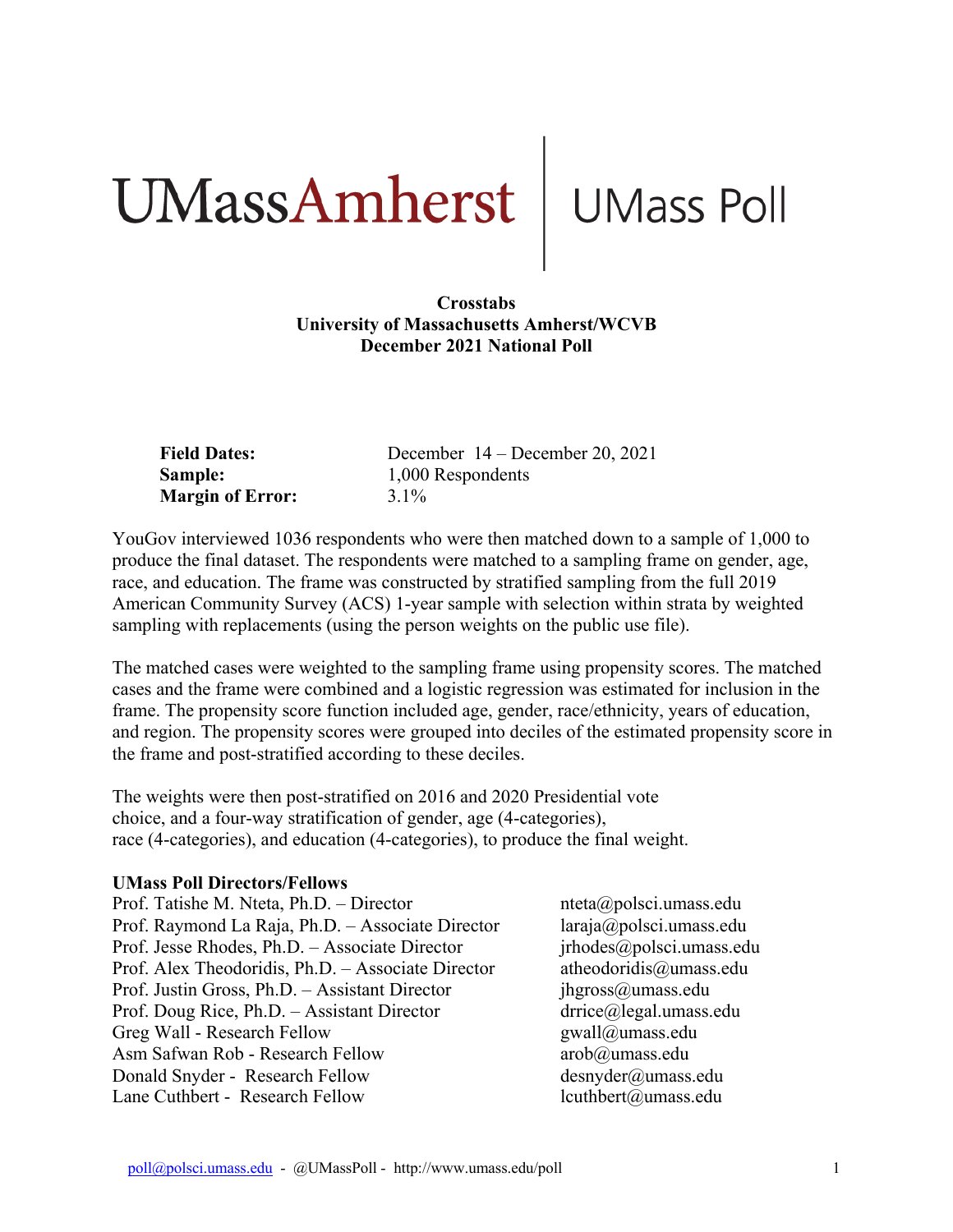|                  | Category         | A Lot | Some | A Little | None  |
|------------------|------------------|-------|------|----------|-------|
| Gender           | Men              | 30%   | 27%  | 14%      | 29%   |
|                  | Women            | 38%   | 29%  | 12%      | 21%   |
| Age              | 18-29            | 47%   | 34%  | 11%      | 9%    |
|                  | 30-54            | 33%   | 30%  | 14%      | 24%   |
|                  | $>55$            | 30%   | 24%  | 13%      | 34%   |
| Education        | HS or less       | 27%   | 30%  | 13%      | 30%   |
|                  | Some Coll.       | 34%   | 30%  | 13%      | 23%   |
|                  | Coll. Deg.       | 39%   | 25%  | 14%      | 22%   |
|                  | Postgrad         | 48%   | 22%  | 10%      | 20%   |
| Income           | $<$ \$40 $k$     | 36%   | 28%  | 14%      | 22%   |
|                  | \$40k-\$100k     | 37%   | 27%  | 14%      | 22%   |
|                  | $>100k$          | 29%   | 29%  | 10%      | 33%   |
| Party ID         | Dem.             | 58%   | 32%  | 5%       | 4%    |
|                  | Rep.             | 7%    | 20%  | 21%      | 52%   |
|                  | Ind.             | 31%   | 30%  | 16%      | 23%   |
| Ideology         | Lib              | 69%   | 27%  | 3%       | $1\%$ |
|                  | Mod.             | 28%   | 38%  | 17%      | 17%   |
|                  | Cons.            | $8\%$ | 21%  | 19%      | 52%   |
| Race             | White            | 31%   | 25%  | 15%      | 30%   |
|                  | African American | 55%   | 30%  | 11%      | 4%    |
|                  | Latino           | 35%   | 37%  | 9%       | 20%   |
|                  | Asian            | 39%   | 43%  | 9%       | $9\%$ |
| 2020 Vote Choice | Biden            | 58%   | 34%  | 5%       | 3%    |
|                  | Trump            | 6%    | 18%  | 22%      | 54%   |
| Parent           | Parent           | 33%   | 31%  | 12%      | 24%   |
|                  | No Children      | 35%   | 27%  | 13%      | 25%   |

# **EMPHASIS ON RACIAL INEQUALITY**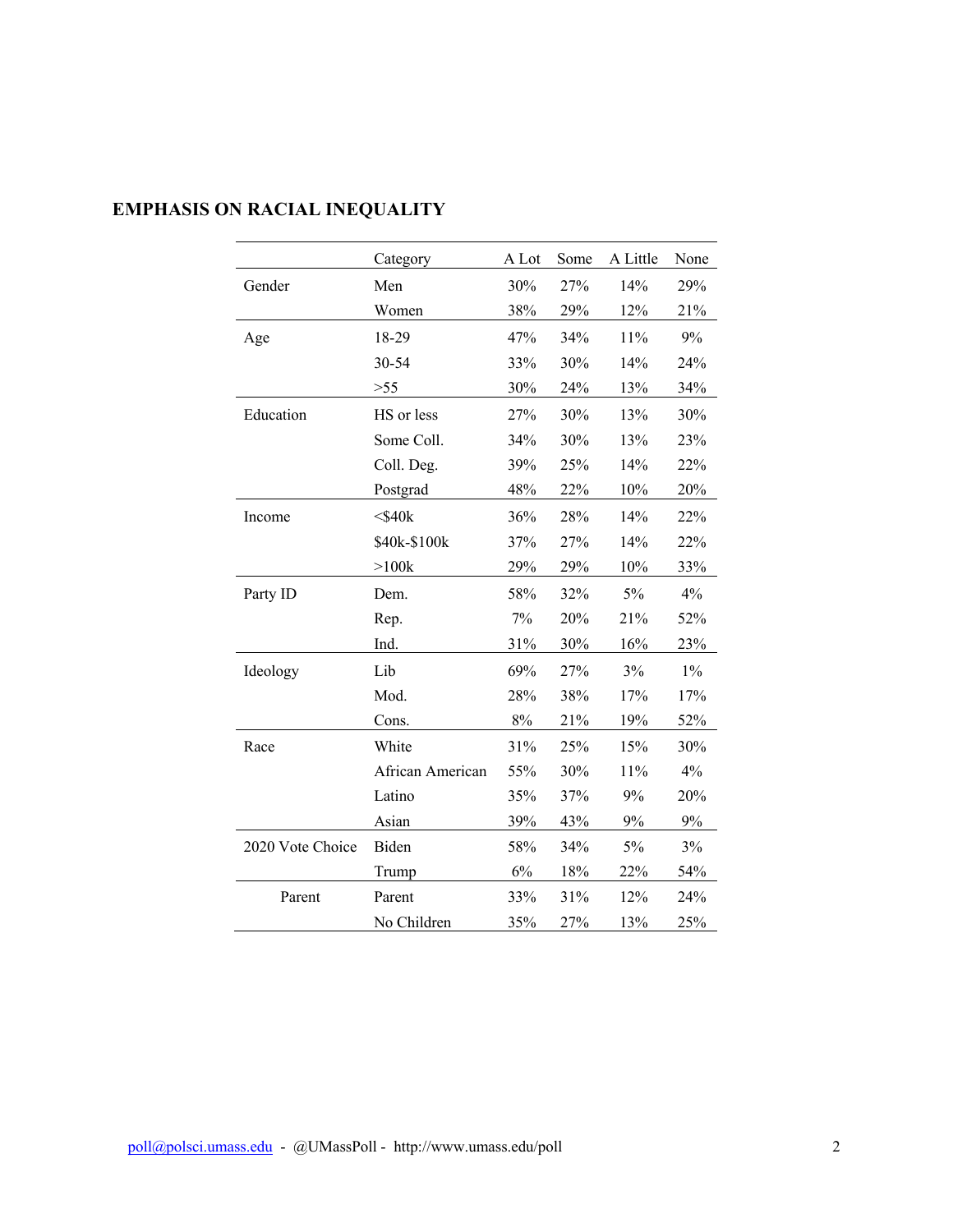## **CRT KNOWLEDGE**

|                  | Category         | A Lot | Some | Not<br>Much | Not<br>Heard |
|------------------|------------------|-------|------|-------------|--------------|
| Gender           | Men              | 38%   | 31%  | 14%         | 16%          |
|                  | Women            | 25%   | 35%  | 16%         | 24%          |
| Age              | 18-29            | 28%   | 33%  | 14%         | 25%          |
|                  | 30-54            | 28%   | 32%  | 17%         | 23%          |
|                  | >55              | 36%   | 34%  | 14%         | 16%          |
| Education        | HS or less       | 22%   | 29%  | 16%         | 33%          |
|                  | Some Coll.       | 32%   | 36%  | 16%         | 17%          |
|                  | Coll. Deg.       | 38%   | 36%  | 16%         | 11%          |
|                  | Postgrad         | 49%   | 37%  | $9\%$       | $5\%$        |
| Income           | $<$ \$40 $k$     | 20%   | 32%  | 22%         | 26%          |
|                  | \$40k-\$100k     | 35%   | 33%  | 13%         | 18%          |
|                  | >100k            | 47%   | 41%  | 6%          | 7%           |
| Party ID         | Dem.             | 24%   | 42%  | 14%         | 20%          |
|                  | Rep.             | 44%   | 28%  | 16%         | 13%          |
|                  | Ind.             | 30%   | 28%  | 13%         | 29%          |
| Ideology         | Lib              | 32%   | 44%  | 13%         | 11%          |
|                  | Mod.             | 25%   | 36%  | 17%         | 22%          |
|                  | Cons.            | 42%   | 26%  | 15%         | 17%          |
| Race             | White            | 37%   | 33%  | 15%         | 15%          |
|                  | African American | 15%   | 39%  | 16%         | 30%          |
|                  | Latino           | 19%   | 28%  | 18%         | 34%          |
|                  | Asian            | 18%   | 40%  | 4%          | 38%          |
| 2020 Vote Choice | Biden            | 27%   | 41%  | 15%         | 17%          |
|                  | Trump            | 46%   | 28%  | 15%         | 12%          |
| Parent           | Parent           | 25%   | 32%  | 21%         | 22%          |
|                  | No Children      | 33%   | 34%  | 13%         | 20%          |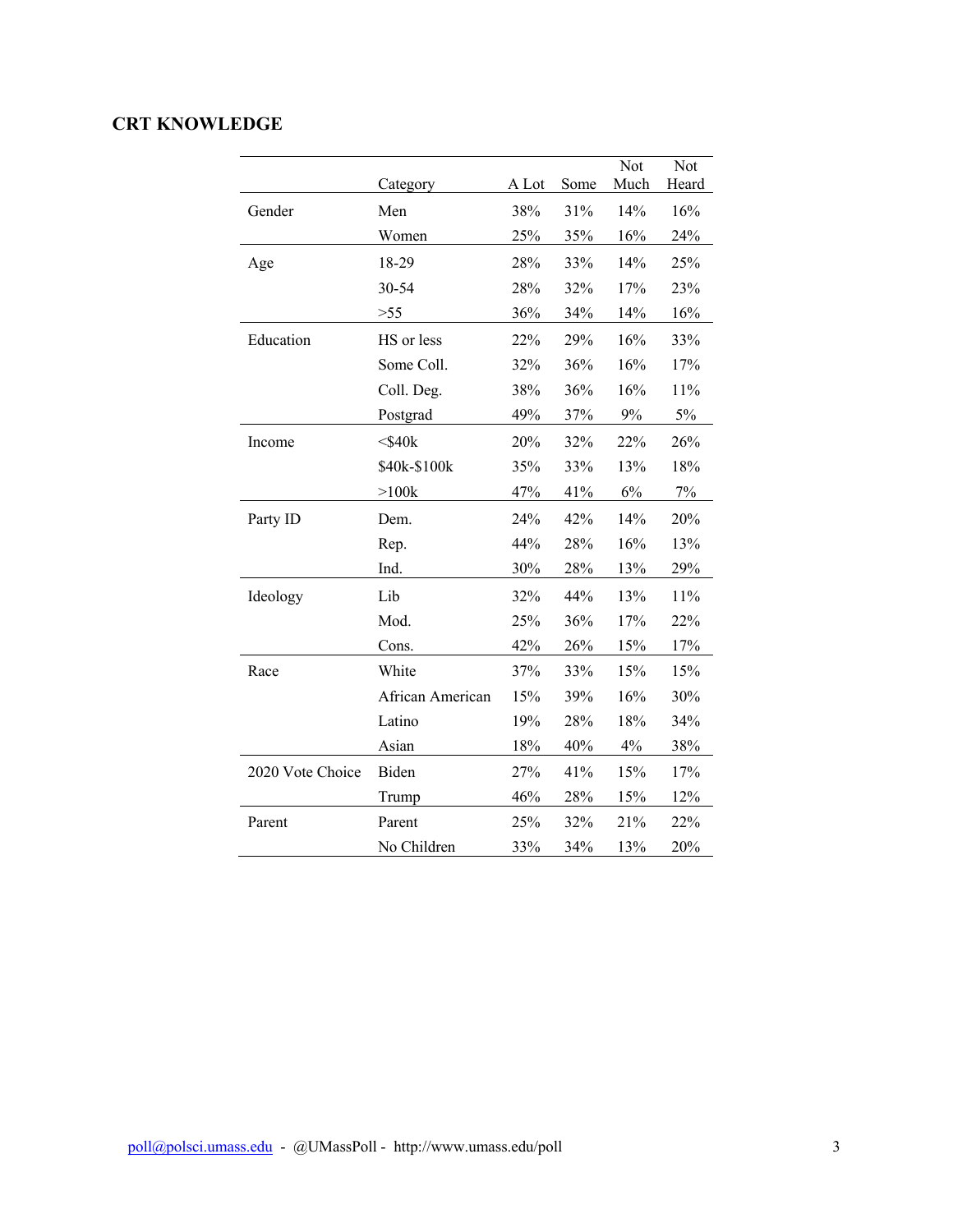#### **CRT DEFINITION BY PARTISANSHIP**

*Democratic Respondents*

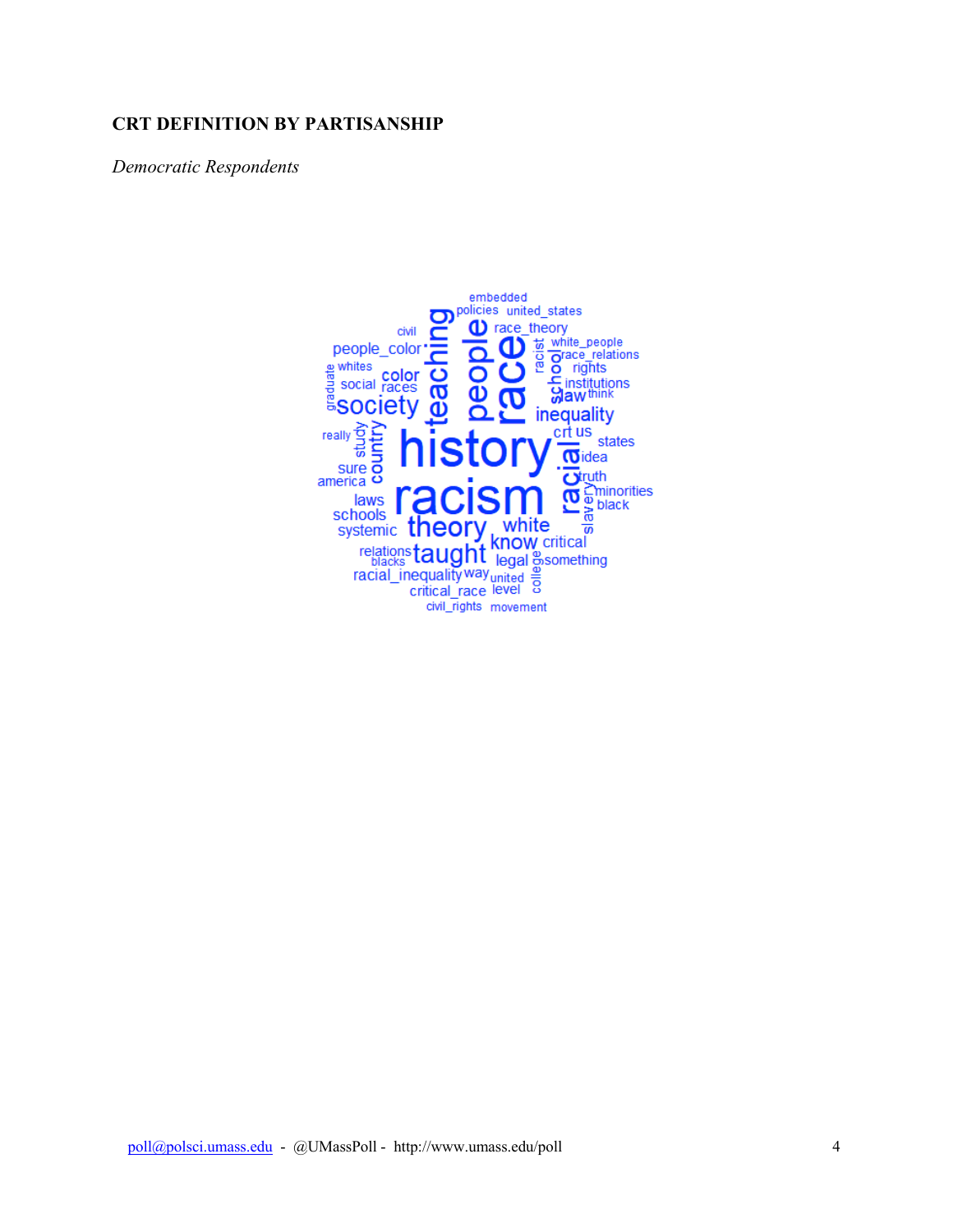#### **CRT DEFINITION BY PARTISANSHIP**

*Republican Respondents*

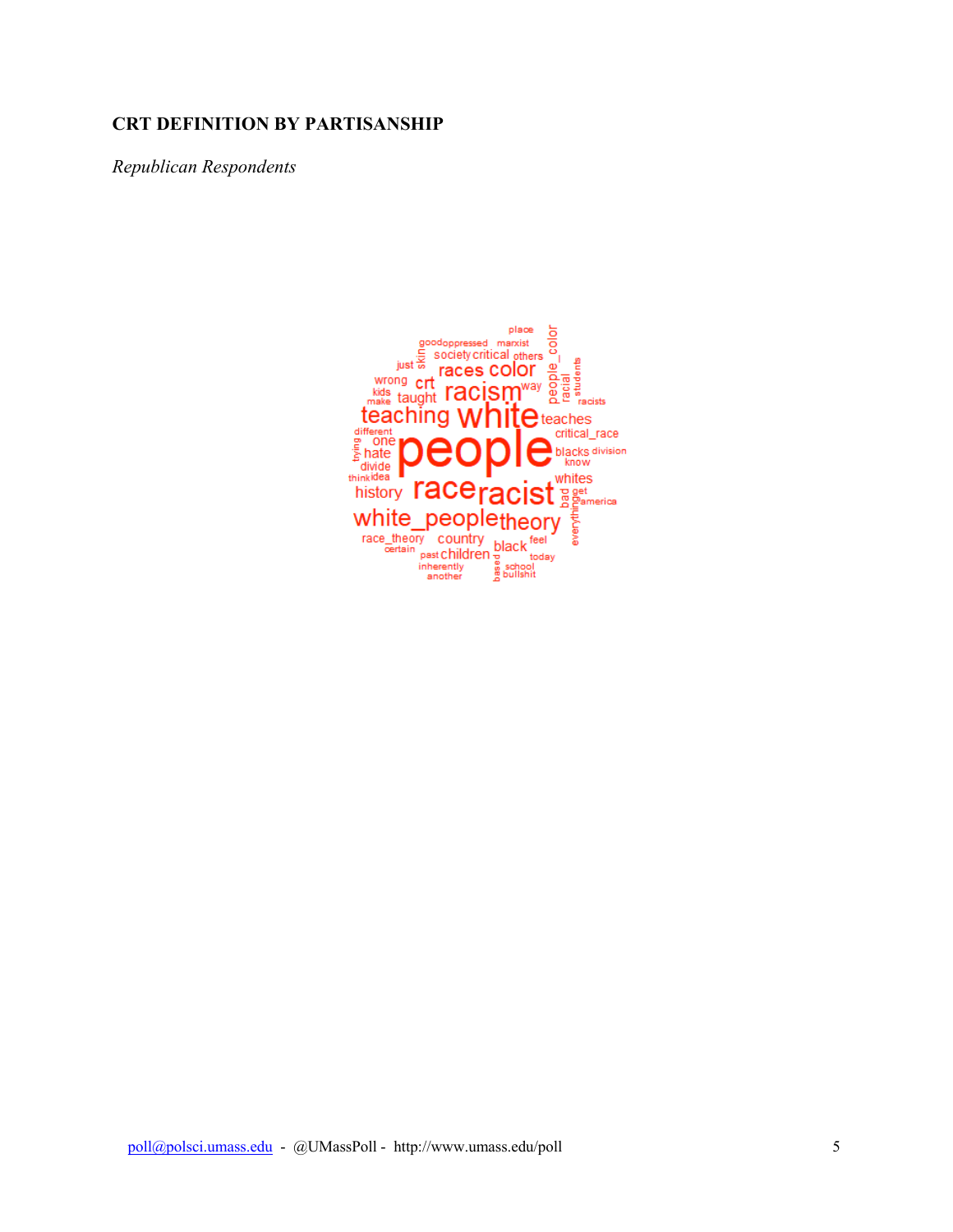|              |                  |                     |                  |                              |                        |                | Due to<br>White |
|--------------|------------------|---------------------|------------------|------------------------------|------------------------|----------------|-----------------|
|              |                  |                     |                  | Whites                       |                        |                | Privilege       |
|              |                  | Racism              | Whites           | Have                         | Race is                |                | <b>Blacks</b>   |
|              |                  | Enduring<br>Part of | Enjoy<br>Certain | Responsibility<br>To Address | Distinction<br>Made Up | Gaps<br>Due to | Cannot<br>be    |
|              | Category         | Society             | Privileges       | Inequality                   | by Society             | Racism         | Racist          |
| Gender       | Men              | 52%                 | 51%              | 59%                          | 58%                    | 44%            | 18%             |
|              | Women            | 64%                 | 62%              | 67%                          | 48%                    | 56%            | 22%             |
| Age          | 18-29            | 66%                 | 72%              | 73%                          | 60%                    | 62%            | 34%             |
|              | 30-54            | 61%                 | 59%              | 67%                          | 51%                    | 51%            | 21%             |
|              | $>55$            | 52%                 | 47%              | 55%                          | 51%                    | 43%            | 12%             |
| Education    | HS or less       | 56%                 | 51%              | 59%                          | 49%                    | 53%            | 25%             |
|              | Some Coll.       | 60%                 | 56%              | 65%                          | 56%                    | 49%            | 20%             |
|              | Coll. Deg.       | 59%                 | 63%              | 65%                          | 51%                    | 45%            | 15%             |
|              | Postgrad         | 61%                 | 65%              | 70%                          | 63%                    | 54%            | 15%             |
| Income       | $<$ \$40 $k$     | 61%                 | 58%              | 66%                          | 49%                    | 58%            | 27%             |
|              | \$40k-\$100k     | 60%                 | 58%              | 64%                          | 53%                    | 50%            | 19%             |
|              | >100k            | 50%                 | 53%              | 60%                          | 59%                    | 38%            | 12%             |
| Party ID     | Dem.             | 83%                 | 85%              | 87%                          | 45%                    | 72%            | 25%             |
|              | Rep.             | 30%                 | 23%              | 34%                          | 61%                    | 26%            | 11%             |
|              | Ind.             | 56%                 | 55%              | 64%                          | 55%                    | 43%            | 20%             |
| Ideology     | Lib              | 89%                 | 88%              | 92%                          | 53%                    | 80%            | 25%             |
|              | Mod.             | 63%                 | 61%              | 65%                          | 44%                    | 41%            | 23%             |
|              | Cons.            | 28%                 | 26%              | 35%                          | 60%                    | 27%            | 10%             |
| Race         | White<br>African | 53%                 | 51%              | 58%                          | 54%                    | 43%            | 13%             |
|              | American         | 81%                 | 78%              | 84%                          | 42%                    | 81%            | 46%             |
|              | Latino           | 67%                 | 65%              | 69%                          | 54%                    | 59%            | 28%             |
|              | Asian            | 65%                 | $87\%$           | 87%                          | 52%                    | 59%            | 48%             |
| 2020<br>Vote | Biden            | 85%                 | 88%              | 89%                          | 46%                    | 70%            | 28%             |
|              | Trump            | 28%                 | 20%              | 32%                          | 60%                    | 22%            | 10%             |
| Parent       | Parent           | 55%                 | 58%              | 65%                          | 56%                    | 57%            | 26%             |
|              | Non-Parent       | 59%                 | 56%              | 63%                          | 52%                    | 48%            | 18%             |

# **CRT BELIEFS (% DEFINITELY/PROBABLY)**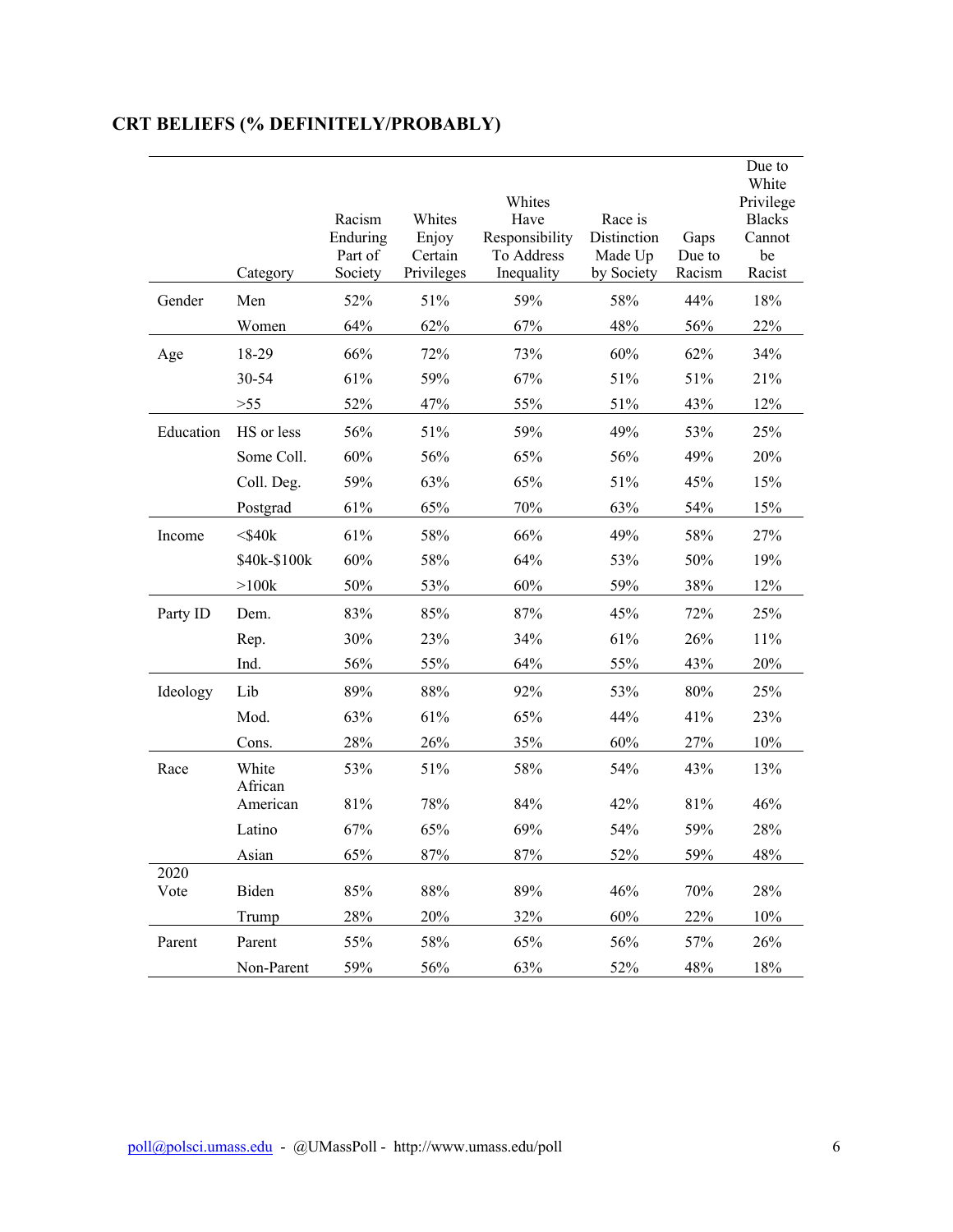|              |                  | American<br>Civil<br>War<br>Fought<br>Over | Growth<br>of<br>U.S.<br>Involved | Redlining<br>Helped<br><b>Create Racial</b> |
|--------------|------------------|--------------------------------------------|----------------------------------|---------------------------------------------|
|              | Category         | Slavery                                    | Extermination                    | Segregation                                 |
| Gender       | Men              | 72%                                        | 70%                              | 68%                                         |
|              | Women            | 81%                                        | 75%                              | 69%                                         |
| Age          | 18-29            | 78%                                        | 81%                              | 84%                                         |
|              | 30-54            | 74%                                        | 76%                              | 67%                                         |
|              | $>55$            | 79%                                        | 66%                              | 62%                                         |
| Education    | HS or less       | 71%                                        | 65%                              | 64%                                         |
|              | Some Coll.       | 76%                                        | 77%                              | 71%                                         |
|              | Coll. Deg.       | 81%                                        | 78%                              | 69%                                         |
|              | Postgrad         | 93%                                        | 77%                              | 76%                                         |
| Income       | $<$ \$40 $k$     | 71%                                        | 70%                              | 70%                                         |
|              | \$40k-\$100k     | 78%                                        | 77%                              | 71%                                         |
|              | $>100k$          | 85%                                        | 72%                              | 64%                                         |
| Party ID     | Dem.             | 84%                                        | 89%                              | 90%                                         |
|              | Rep.             | 72%                                        | 51%                              | 43%                                         |
|              | Ind.             | 73%                                        | 78%                              | 67%                                         |
| Ideology     | Lib              | 90%                                        | 90%                              | 95%                                         |
|              | Mod.             | 74%                                        | 78%                              | 72%                                         |
|              | Cons.            | 70%                                        | 53%                              | 45%                                         |
| Race         | White<br>African | 79%                                        | 69%                              | 64%                                         |
|              | American         | 74%                                        | 87%                              | 90%                                         |
|              | Latino           | 70%                                        | 72%                              | 73%                                         |
|              | Asian            | 80%                                        | 97%                              | 89%                                         |
| 2020<br>Vote | Biden            | 85%                                        | 92%                              | 91%                                         |
|              | Trump            | 72%                                        | 50%                              | 42%                                         |
| Parent       | Parent           | 74%                                        | 70%                              | 68%                                         |
|              | Non-Parent       | 78%                                        | 74%                              | 69%                                         |

# **TEACHING AMERICAN RACIAL HISTORY (%DEFINITELY/PROBABLY)**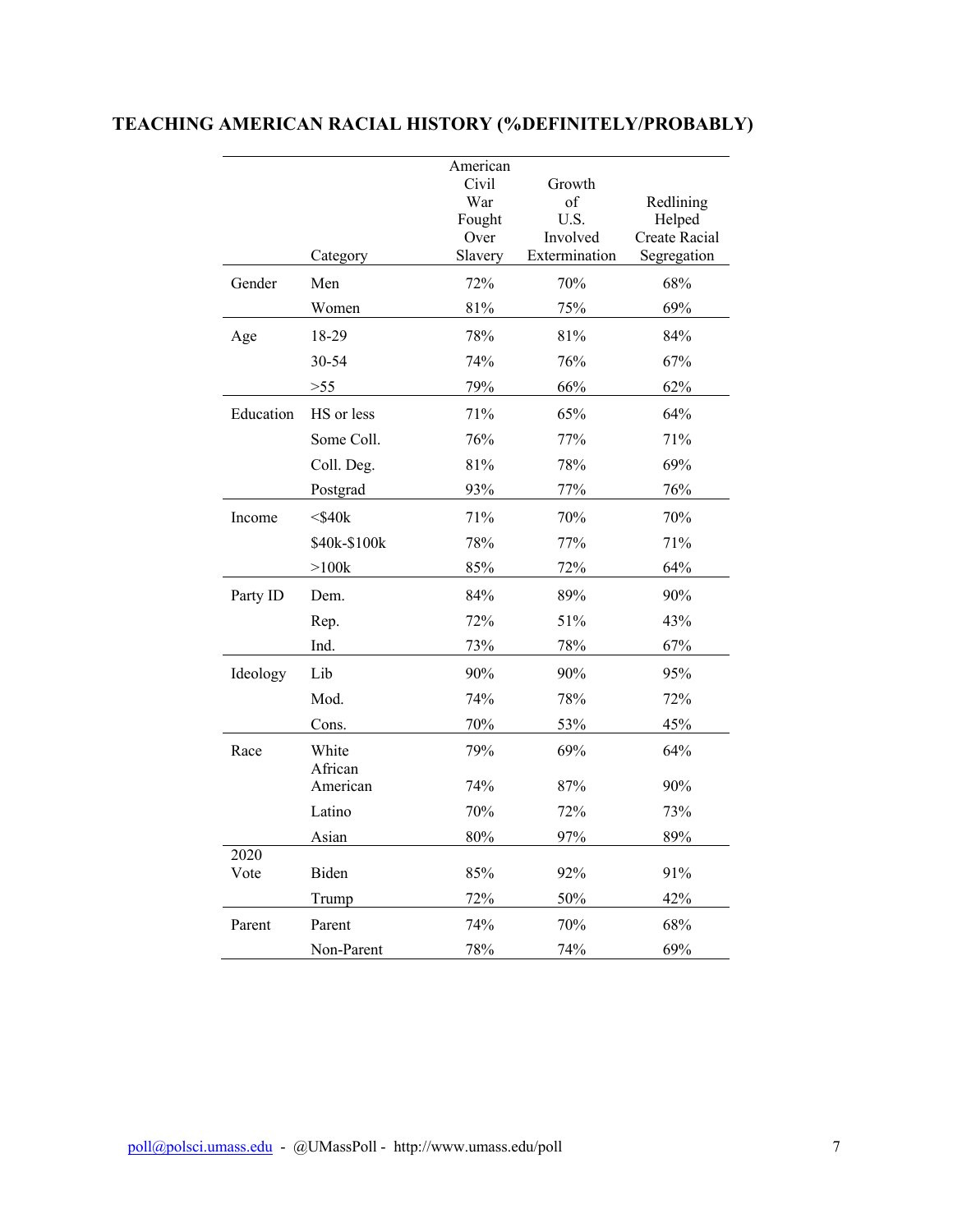|           | Category            |       |         |        |
|-----------|---------------------|-------|---------|--------|
|           |                     | Favor | Neither | Oppose |
| Gender    | Men                 | 54%   | 27%     | 20%    |
|           | Women               | 48%   | 33%     | 20%    |
| Age       | 18-29               | 46%   | 33%     | 20%    |
|           | 30-54               | 51%   | 31%     | 18%    |
|           | >55                 | 53%   | 26%     | 21%    |
| Education | HS or less          | 41%   | 35%     | 24%    |
|           | Some Coll.          | 53%   | 30%     | 17%    |
|           | Coll. Deg.          | 59%   | 23%     | 18%    |
|           | Postgrad            | 59%   | 24%     | 16%    |
| Income    | $<$ \$40 $k$        | 45%   | 35%     | 19%    |
|           | \$40k-\$100k        | 53%   | 26%     | 21%    |
|           | $>100k$             | 63%   | 21%     | 16%    |
| Party ID  | Dem.                | 47%   | 34%     | 19%    |
|           | Rep.                | 57%   | 22%     | 21%    |
|           | Ind.                | 48%   | 33%     | 19%    |
| Ideology  | Lib                 | 46%   | 33%     | 21%    |
|           | Mod.                | 53%   | 28%     | 19%    |
|           | Cons.               | 59%   | 20%     | 20%    |
| Race      | White               | 53%   | 27%     | 19%    |
|           | African<br>American | 40%   | 37%     | 23%    |
|           | Latino              | 43%   | 32%     | 25%    |
|           | Asian               | 46%   | 46%     | 7%     |
| 2020 Vote | Biden               | 46%   | 33%     | 21%    |
|           | Trump               | 60%   | 21%     | 19%    |
| Parent    | Parent              | 53%   | 27%     | 21%    |
|           | Non-Parent          | 50%   | 31%     | 19%    |

# **TRACKING AND RACIAL INEQUALITY**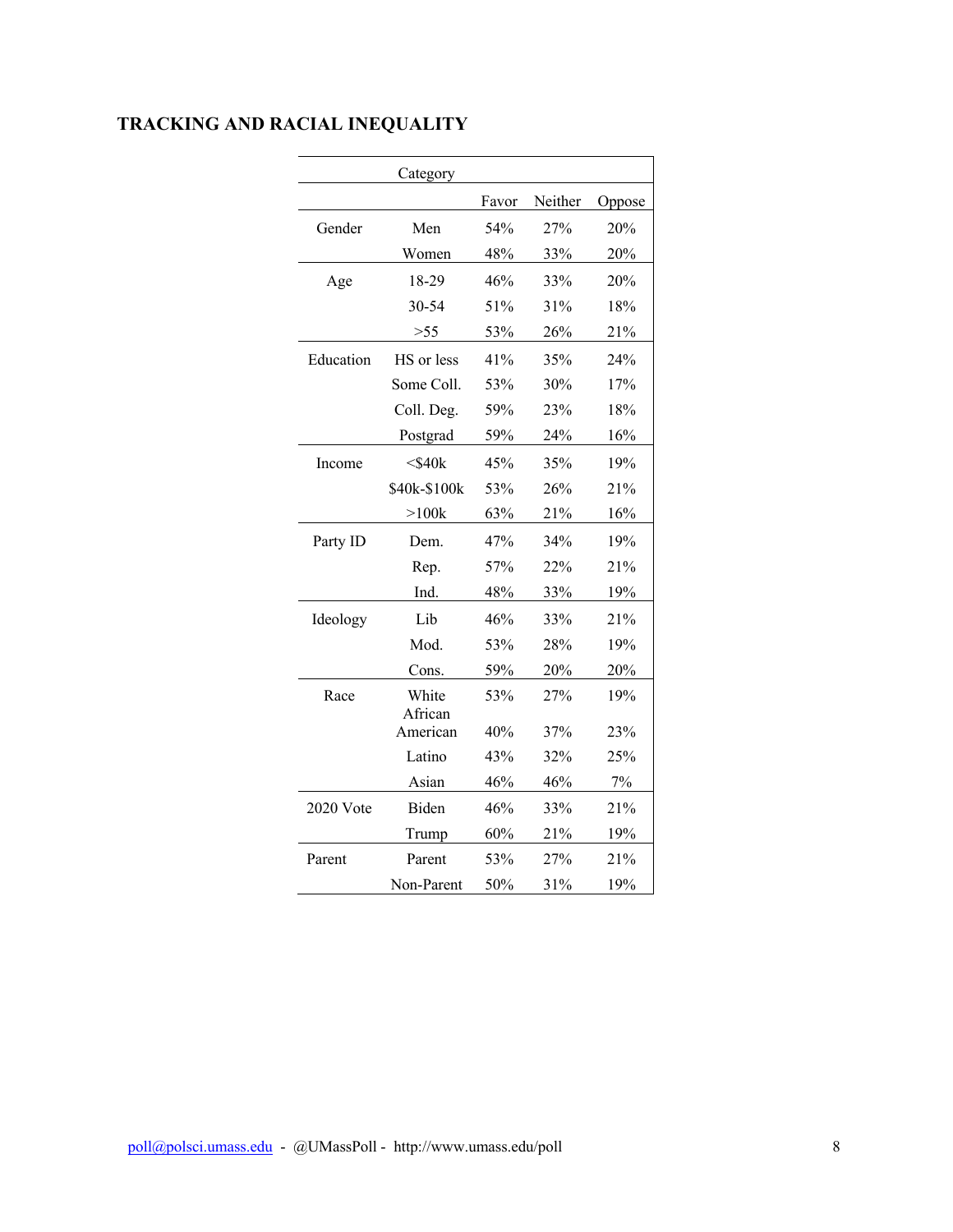### **REPARATIONS**

|                     |                  | Make Cash |        | Apologize   |        | Free College |        | Housing |                      |
|---------------------|------------------|-----------|--------|-------------|--------|--------------|--------|---------|----------------------|
|                     |                  | Payments  | Should | For Slavery | Should | Tuition      | Should |         | Assistance<br>Should |
|                     | Category         | Should    | Not    | Should      | Not    | Should       | Not    | Should  | Not                  |
| Gender              | Men              | 36%       | 64%    | 48%         | 56%    | 40%          | 60%    | 42%     | 58%                  |
|                     | Women            | 41%       | 59%    | 52%         | 44%    | 45%          | 55%    | 45%     | 55%                  |
| Age                 | 18-29            | 54%       | 46%    | 62%         | 38%    | 60%          | 40%    | 66%     | 34%                  |
|                     | 30-54            | 43%       | 57%    | 57%         | 43%    | 46%          | 55%    | 47%     | 53%                  |
|                     | $>55$            | 26%       | 74%    | 44%         | 56%    | 31%          | 69%    | 29%     | 71%                  |
| Education           | HS or less       | 35%       | 65%    | 48%         | 52%    | 35%          | 65%    | 40%     | 60%                  |
|                     | Some Coll.       | 37%       | 63%    | 51%         | 49%    | 43%          | 57%    | 43%     | 57%                  |
|                     | Coll. Deg.       | 38%       | 62%    | 55%         | 45%    | 46%          | 54%    | 45%     | 55%                  |
|                     | Postgrad         | 54%       | 46%    | 66%         | 34%    | 59%          | 41%    | 53%     | 47%                  |
| Income              | $<$ \$40 $k$     | 45%       | 55%    | 54%         | 46%    | 46%          | 54%    | 50%     | 50%                  |
|                     | \$40k-\$100k     | 36%       | 64%    | 55%         | 45%    | 40%          | 60%    | 40%     | 60%                  |
|                     | >100k            | 34%       | 66%    | 45%         | 55%    | 40%          | 60%    | 38%     | 62%                  |
| Party ID            | Dem.             | 62%       | 38%    | 80%         | 20%    | 70%          | 30%    | 70%     | 30%                  |
|                     | Rep.             | 10%       | 90%    | 19%         | 81%    | $9\%$        | 91%    | 13%     | 87%                  |
|                     | Ind.             | 32%       | 68%    | 49%         | 51%    | 38%          | 62%    | 35%     | 65%                  |
| Ideology            | Lib              | 72%       | 28%    | $88\%$      | 12%    | 80%          | 20%    | 76%     | 24%                  |
|                     | Mod.             | 33%       | 67%    | 52%         | 48%    | 40%          | 60%    | 40%     | 60%                  |
|                     | Cons.            | 13%       | 87%    | 23%         | 77%    | 12%          | 88%    | 17%     | 83%                  |
| Race                | White            | 28%       | 72%    | 46%         | 54%    | 35%          | 65%    | 35%     | 65%                  |
|                     | African American | 84%       | 16%    | 82%         | 18%    | 82%          | 18%    | 81%     | 19%                  |
|                     | Latino           | 46%       | 54%    | 61%         | 39%    | 49%          | 51%    | 50%     | 50%                  |
|                     | Asian            | 61%       | 39%    | 58%         | 42%    | 43%          | 57%    | 64%     | 36%                  |
| 2020 Vote<br>Choice | Biden            | 60%       | 40%    | 83%         | 17%    | 70%          | 30%    | 66%     | 34%                  |
|                     | Trump            | 9%        | 91%    | 18%         | 82%    | $8\%$        | 93%    | 10%     | 90%                  |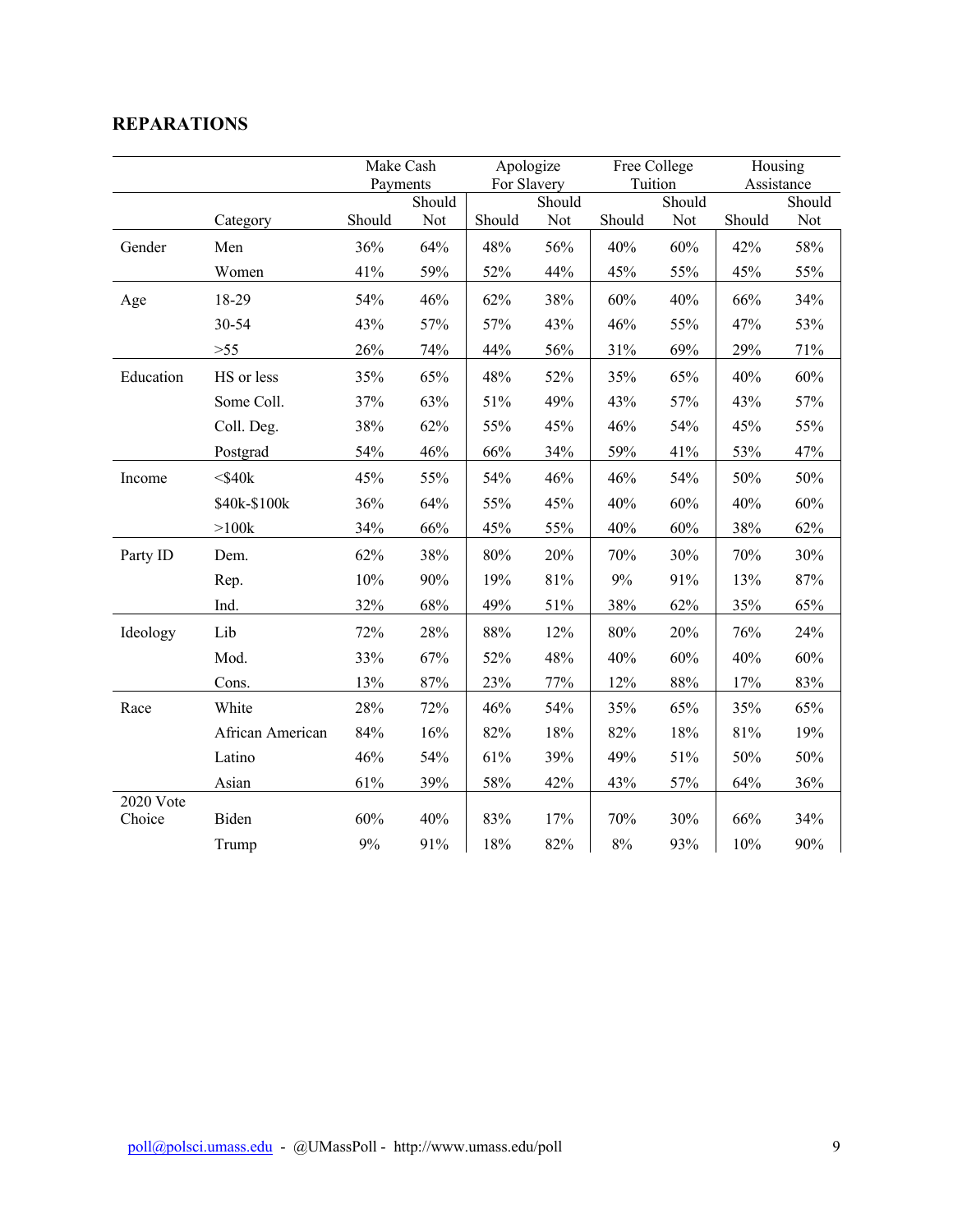|           | Category         | White people in the U.S. have<br>certain advantages because of the<br>color of their skin. | Racial problems in the<br>U.S. are rare, isolated<br>situations. | I am angry<br>that racism<br>exists. |
|-----------|------------------|--------------------------------------------------------------------------------------------|------------------------------------------------------------------|--------------------------------------|
| Gender    | Men              | 48%                                                                                        | 35%                                                              | 65%                                  |
|           | Women            | 58%                                                                                        | 21%                                                              | 72%                                  |
|           | 18-29            | 66%                                                                                        | 25%                                                              | 74%                                  |
| Age       | 30-54            | 55%                                                                                        | 27%                                                              | 64%                                  |
|           |                  |                                                                                            |                                                                  |                                      |
|           | $>55$            | 44%                                                                                        | 31%                                                              | 70%                                  |
| Education | HS or less       | 44%                                                                                        | 29%                                                              | 62%                                  |
|           | Some Coll.       | 56%                                                                                        | 26%                                                              | 76%                                  |
|           | Coll. Deg.       | 58%                                                                                        | 31%                                                              | 69%                                  |
|           | Postgrad         | 65%                                                                                        | 18%                                                              | 79%                                  |
| Income    | $<$ \$40 $k$     | 54%                                                                                        | 26%                                                              | 68%                                  |
|           | \$40k-\$100k     | 55%                                                                                        | 28%                                                              | 72%                                  |
|           | $>100k$          | 54%                                                                                        | 34%                                                              | 67%                                  |
| Party ID  | Dem.             | 82%                                                                                        | 10%                                                              | 81%                                  |
|           | Rep.             | 19%                                                                                        | 54%                                                              | 56%                                  |
|           | Ind.             | 50%                                                                                        | 20%                                                              | 65%                                  |
| Ideology  | Lib              | 88%                                                                                        | 7%                                                               | 89%                                  |
|           | Mod.             | 54%                                                                                        | 26%                                                              | 67%                                  |
|           | Cons.            | 22%                                                                                        | 50%                                                              | 56%                                  |
| Race      | White            | 48%                                                                                        | 30%                                                              | 69%                                  |
|           | African American | 81%                                                                                        | 18%                                                              | 71%                                  |
|           | Latino           | 56%                                                                                        | 26%                                                              | 72%                                  |
|           | Asian            | 70%                                                                                        | 29%                                                              | 56%                                  |
| 2020 Vote |                  |                                                                                            |                                                                  |                                      |
| Choice    | Biden            | 86%                                                                                        | $8\%$                                                            | 85%                                  |
|           | Trump            | 18%                                                                                        | 53%                                                              | 55%                                  |

# **SYSTEMIC RACISM (% AGREE)**